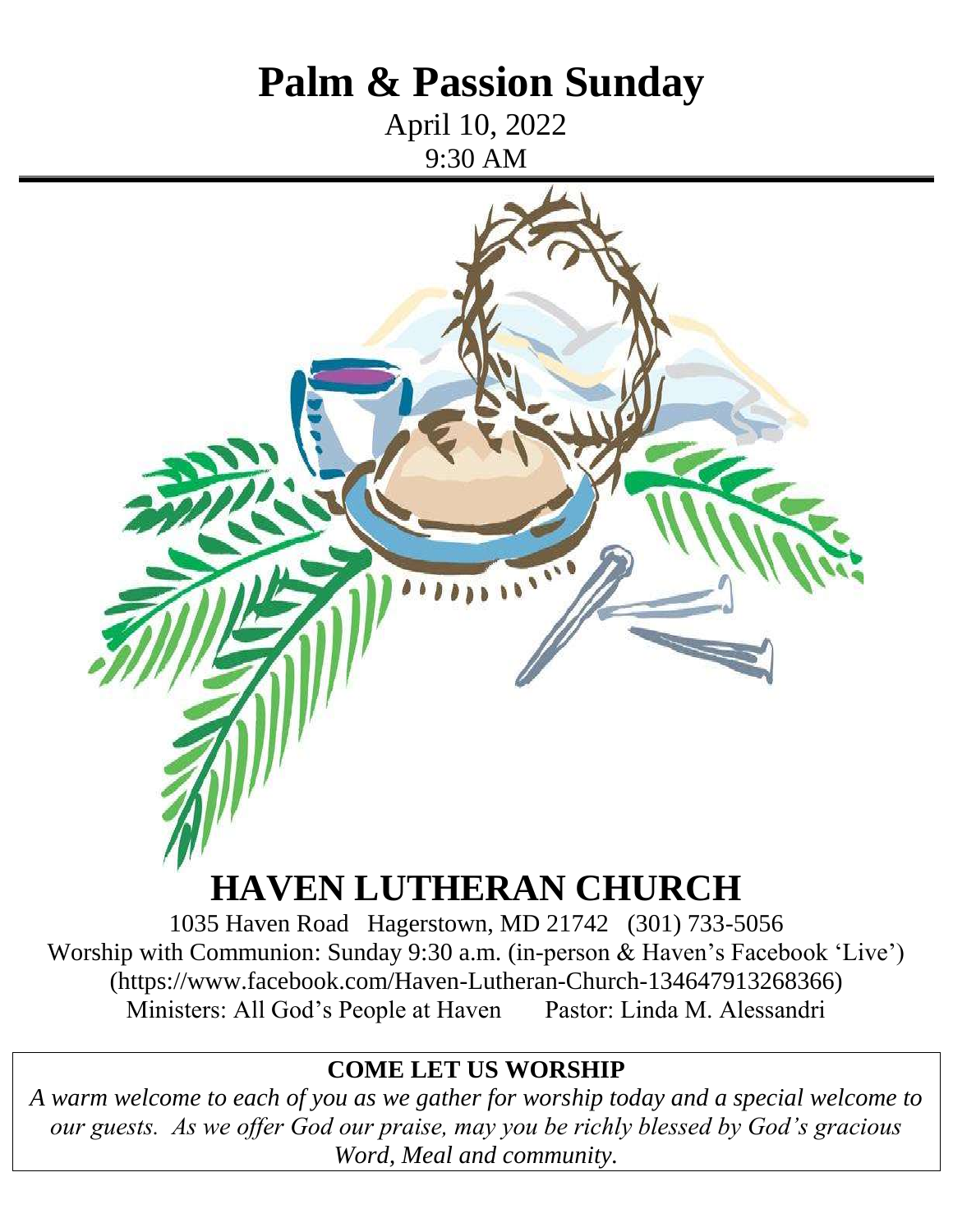## **HAVEN IS WORKING TO PROTECT EVERYONE'S HEALTH AS WE WORSHIP**

- The air in Haven's sanctuary is circulated 24/7 through ionizing filtering system.
- We are following the latest CDC guidelines, masks are optional and left to your discretion.
- If you are feeling poorly or have a temperature, please join worship on-line. Call the church to be added to the prayer list or speak with the pastor.
- Hand sanitizing stations and masks are available at both entrances. There are also hand sanitizers in each pew. Please sanitize frequently.
- There are chairs for those who wish to social distance in the narthex.
- Passing of the peace will be from your seat (wave, bow or fist bump).
- Commune will be distributed around the altar rail. Please follow the directions of your ushers to come forward. Communion can be brought to you if you prefer not to come forward.

#### **Pass on the word that Haven is a good place to worship, with safeguards in place to combat COVID during these challenging times.**

Like Jesus, we strive to invite, welcome and include everyone. Thus, practicing good hospitality, PLEASE do not ask or quiz persons about their mask choice OR their vaccination status.

*"I was glad when you said, 'Let us go to the house of the Lord." Psalm 121:1*

*Introduction to Today's Worship: Today marks the beginning of Holy Week, our walk with Jesus from his triumphant entry into Jerusalem to his death and burial. Today's worship launches us into that observance. We begin with our Palm Sunday celebration and a parade honoring Jesus, proclaiming him to be our Savior and King. But, as it did some two thousand years ago, there is a sudden and dramatic change of direction. We move into our Passion Sunday remembrance. The tone becomes more somber as we force ourselves to face the painful, unjust, degrading, and deadly events that lead to Jesus' crucifixion.*

*You will see that shift of focus begin with the reading of the gospel and continue during today's Eucharistic Meal — a meal created and commanded by Jesus "on the night he was betrayed." There will be no sermon today, so we stay focused on Jesus and the path he accepted for the love of all. Before coming to communion, we will offer our confession of those things that betray our Lord, that clearly show we need a Savior to free us. Then we will silently receive the gift of our Lord's body and blood as St. Luke's telling of our Lord's Passion is read. Take care to tune into the story as if you are hearing it for the first time. Let the truth and meaning of Christ's sacrifice and love pierce through its familiarity to lay open your heart for Holy Week.*

*We conclude the service simply. We end our worship ready to prayerfully consider the events and meaning of the last week of Jesus' life, in preparation for "the rest of the story" the resurrection. Please accept the invitation to enter into this Palm to Passion Sunday worship service.*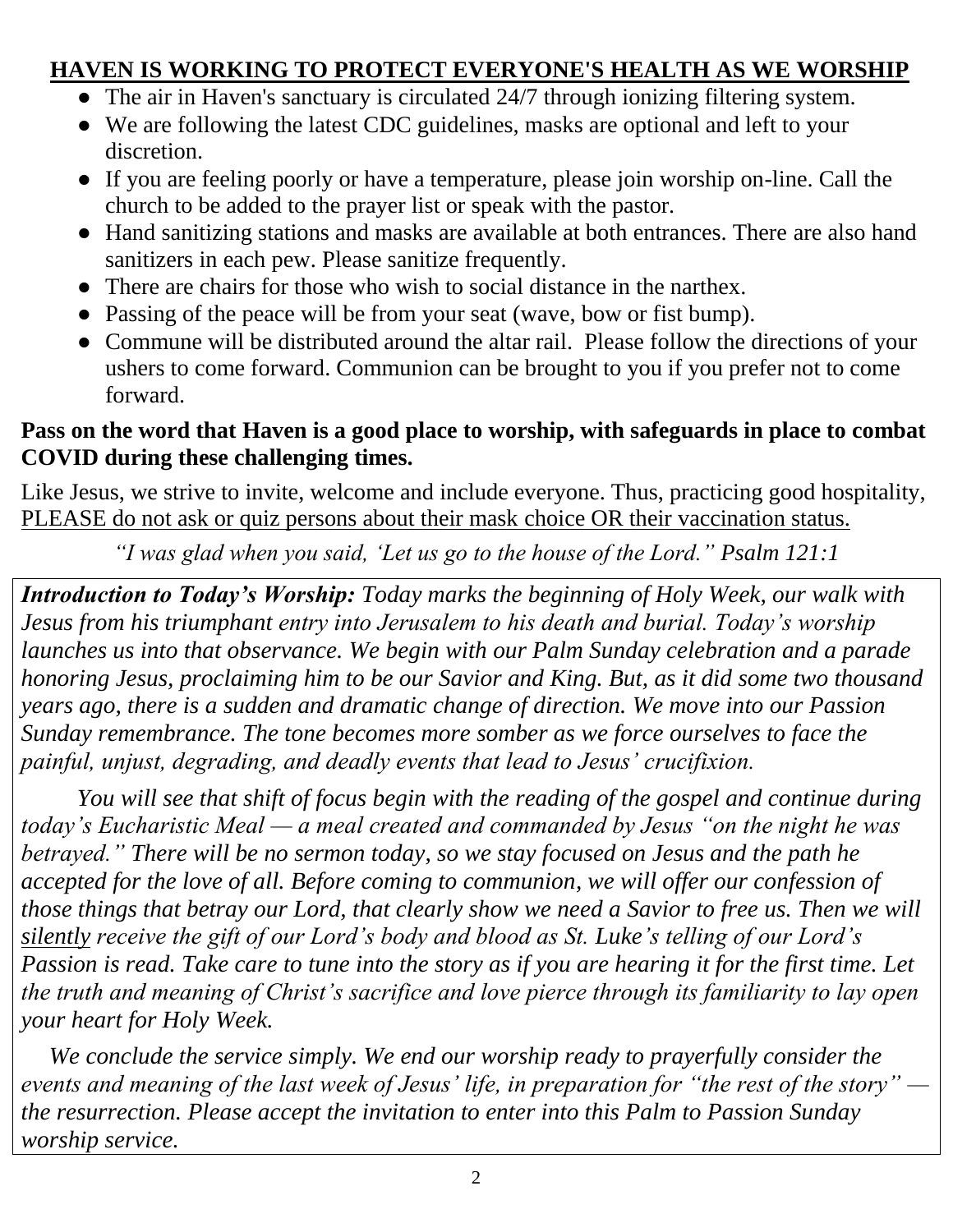#### **GATHERING**

#### GATHERING SONG "The Palms"

#### **Verse 1**

*O'er all the way green palms and blossoms gay Are strewn this day, in festal preparation. Where Jesus comes to wipe our tears away, E'en now the throng to welcome Him prepare.*

#### **Chorus**

*Join all and sing, His name declare, Let every voice resound with acclamation: Hosanna! Praise to the Lord! Bless Him who cometh to bring us salvation.*

#### WELCOME AND ANNOUNCEMENT

A: Teach me your way, O Lord,

**C: that I may walk in your truth.** (*Psalm 86: 11)*

*(after announcements)*

A: You are my refuge and my fortress.

**C: You are my God in whom I trust.** (*Psalm 91:2)*

#### A CALL TO WORSHIP AND HOLY WEEK

HYMN "The Palms"

#### **Verse 2**

*His word goes forth and people by its might Once more regain freedom from degradation. Humanity doth give to each his right, While those in darkness are restored to light.* (Chorus)

#### **Verse 3**

*Sing and rejoice, O blest Jerusalem, Of all thy sons sing the emancipation. Through boundless love the Christ of Bethlehem Brings faith and hope to thee forevermore.* (Chorus)

#### **Chorus**

*Join all and sing, His name declare, Let every voice resound with acclamation: Hosanna! Praise to the Lord! Bless Him who cometh to bring us salvation.*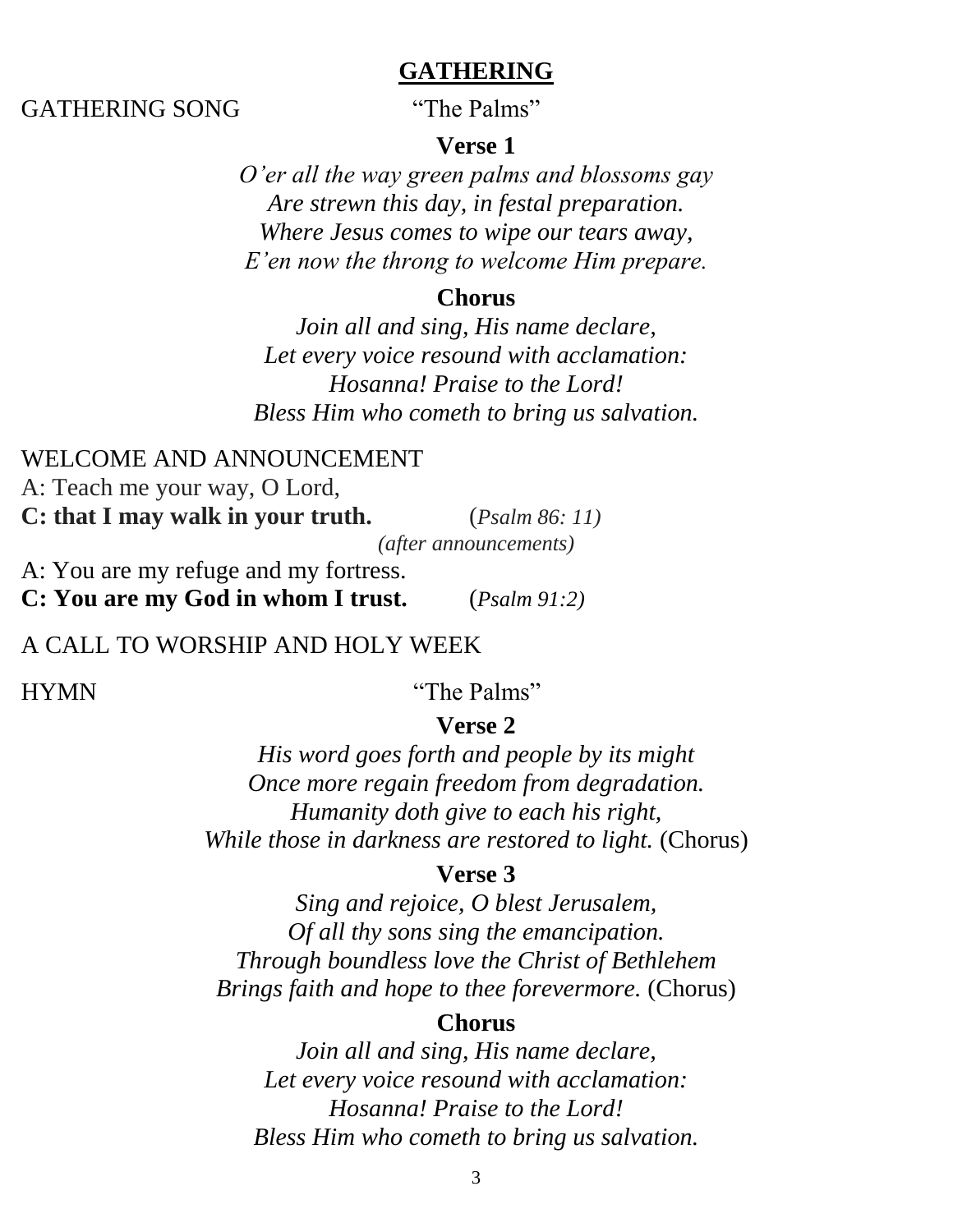PROCESSIONAL GOSPEL

P: Blessed is the one who comes in the name of the Lord.

#### **C: Hosanna in the highest.**

P: The Holy Gospel according to St. Luke the 19<sup>th</sup> chapter.

Luke  $19:28-40$ 

**C: Glory to you, O Lord.**

*(after the gospel is read)*

P: The Gospel of the Lord.

#### **C: Praise to you, O Christ.**

## BLESSING OF THE PALMS

P: Let us pray. We praise you, O God, for redeeming the world through our Savior Jesus Christ.

#### **C: Today he entered the holy city in triumph and was proclaimed Messiah and King by those who spread garments and branches along his way.**

P: Bless these branches and those who carry them. Be in these hands wands of joy to celebrate the One coming in the name of the Lord; be here instruments of faith beyond the common longing for our ways; be for us the wave of abandon to God's way of the cross and the victory of love's pure sacrifice in hope! © Simon Kershaw 2014

## **C: Amen.**

# PROCESSION

A: Let us go forth in peace.

## **C: In the name of Christ. Amen.**

*(Any one is welcome to join the Palm Procession, following the cross and the Pastor several times around the altar and nave, finally stopping in the area around the baptismal font. PLEASE remember to put six feet between yourself and the person ahead of you who is not from your household.)*

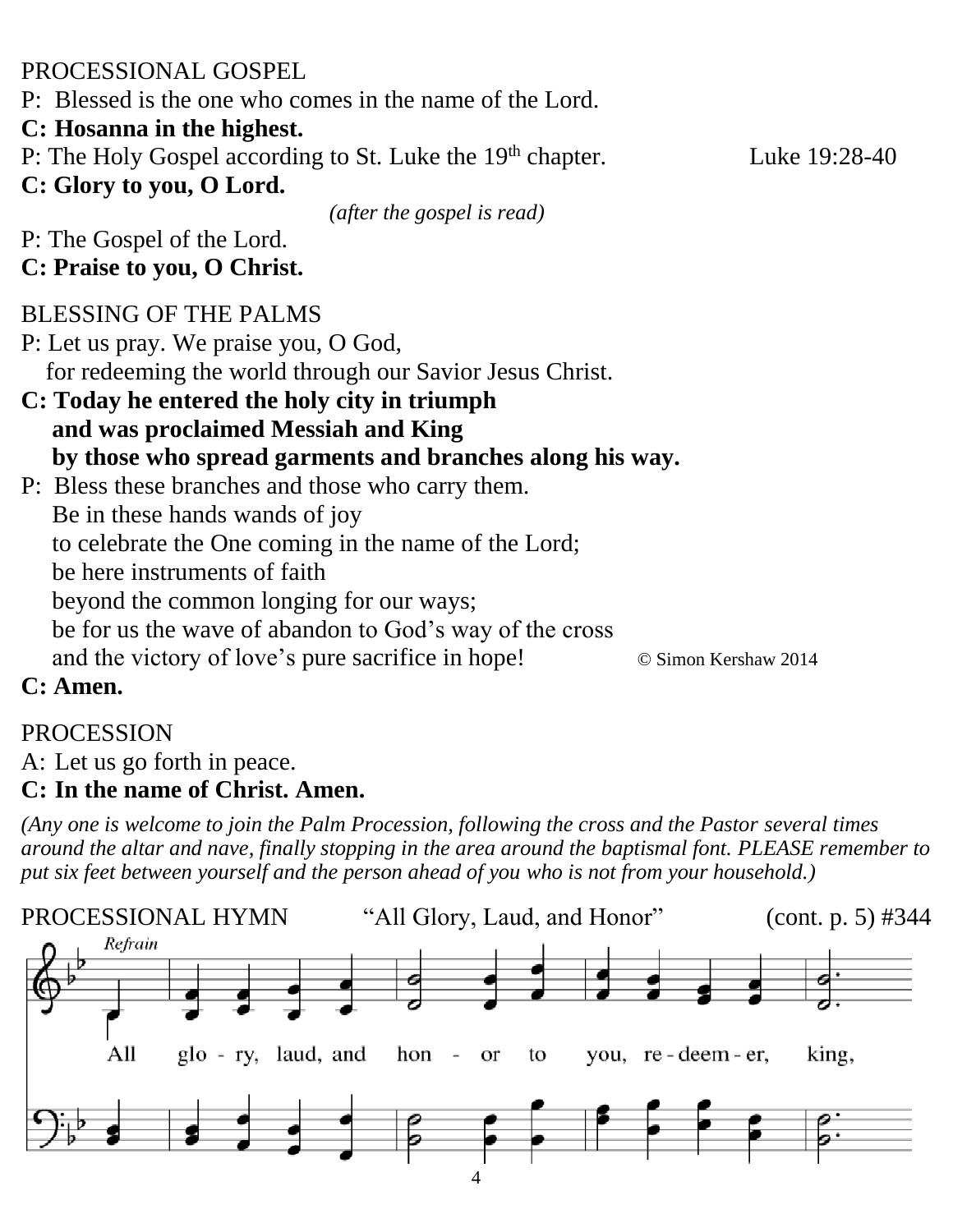

P: Blessed is the one who comes in the name of the Lord.

**C: Hosanna in the highest.**

CHILDREN'S PRAYER AROUND THE FONT

PRAYER OF THE DAY **C: Amen.**

## **WORD**

PSALM Psalm 31:9-16

*(The congregation reads the verses in bold print.)*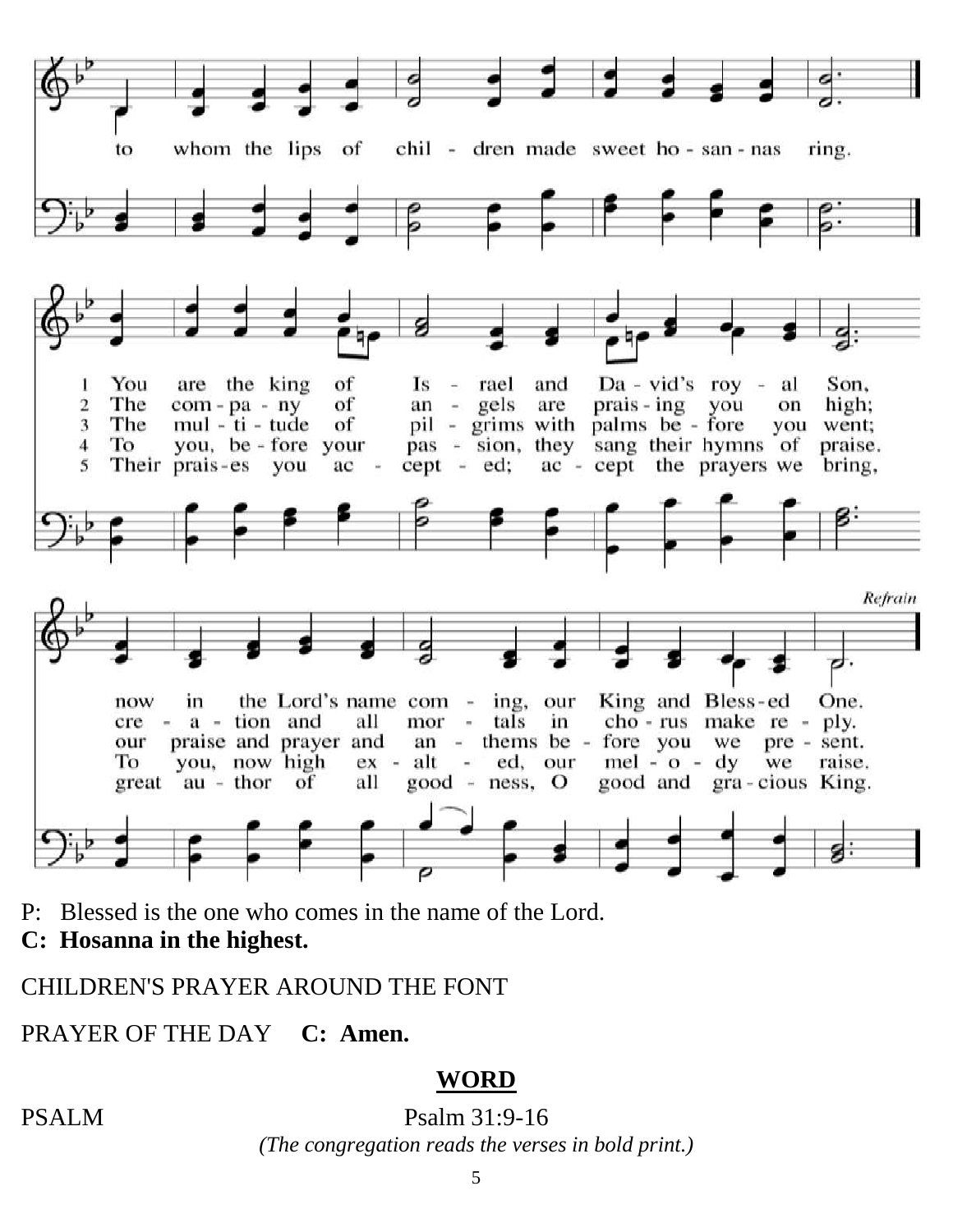<sup>9</sup> Have mercy on me, O LORD, for I am in trouble;

my eye is consumed with sorrow, and also my throat and my belly.

- **<sup>10</sup>For my life is wasted with grief, and my years with sighing; my strength fails me because of affliction, and my bones are consumed.**
- $11$  I am the scorn of all my enemies, a disgrace to my neighbors, a dismay to my acquaintances; when they see me in the street they avoid me.

#### **<sup>12</sup>Like the dead I am forgotten, out of mind; I am as useless as a broken pot.**

- $13$  For I have heard the whispering of the crowd; fear is all around; they put their heads together against me; they plot to take my life.
- **<sup>14</sup>But as for me, I have trusted in you, O LORD. I have said, "You are my God.**
- <sup>15</sup> My times are in your hand; rescue me from the hand of my enemies, and from those who persecute me.

#### **<sup>16</sup>Let your face shine up on your servant; save me in your steadfast love."**

L: The Word of the Lord.

**C: Thanks be to God.**



P: The Gospel according to St. Luke the 22<sup>nd</sup> chapter.

## **C: Glory to you, O Lord.**

Assisting Minister: <sup>1</sup>Now the festival of Unleavened Bread, which is called the Passover, was near. <sup>2</sup>The chief priests and the scribes were looking for a way to put Jesus to death, for they were afraid of the people. <sup>3</sup>Then Satan entered into Judas called Iscariot, who was one of the twelve; <sup>4</sup>he went away and conferred with the chief priests and officers of the temple police about how he might betray him to them. <sup>5</sup>They were greatly pleased and agreed to give him money. <sup>6</sup>So he consented and began to look for an opportunity to betray him to them when no crowd was present.

**Pastor:** <sup>7</sup>Then came the day of Unleavened Bread, on which the Passover lamb had to be sacrificed. <sup>8</sup>So Jesus sent Peter and John, saying, "Go and prepare the Passover meal for us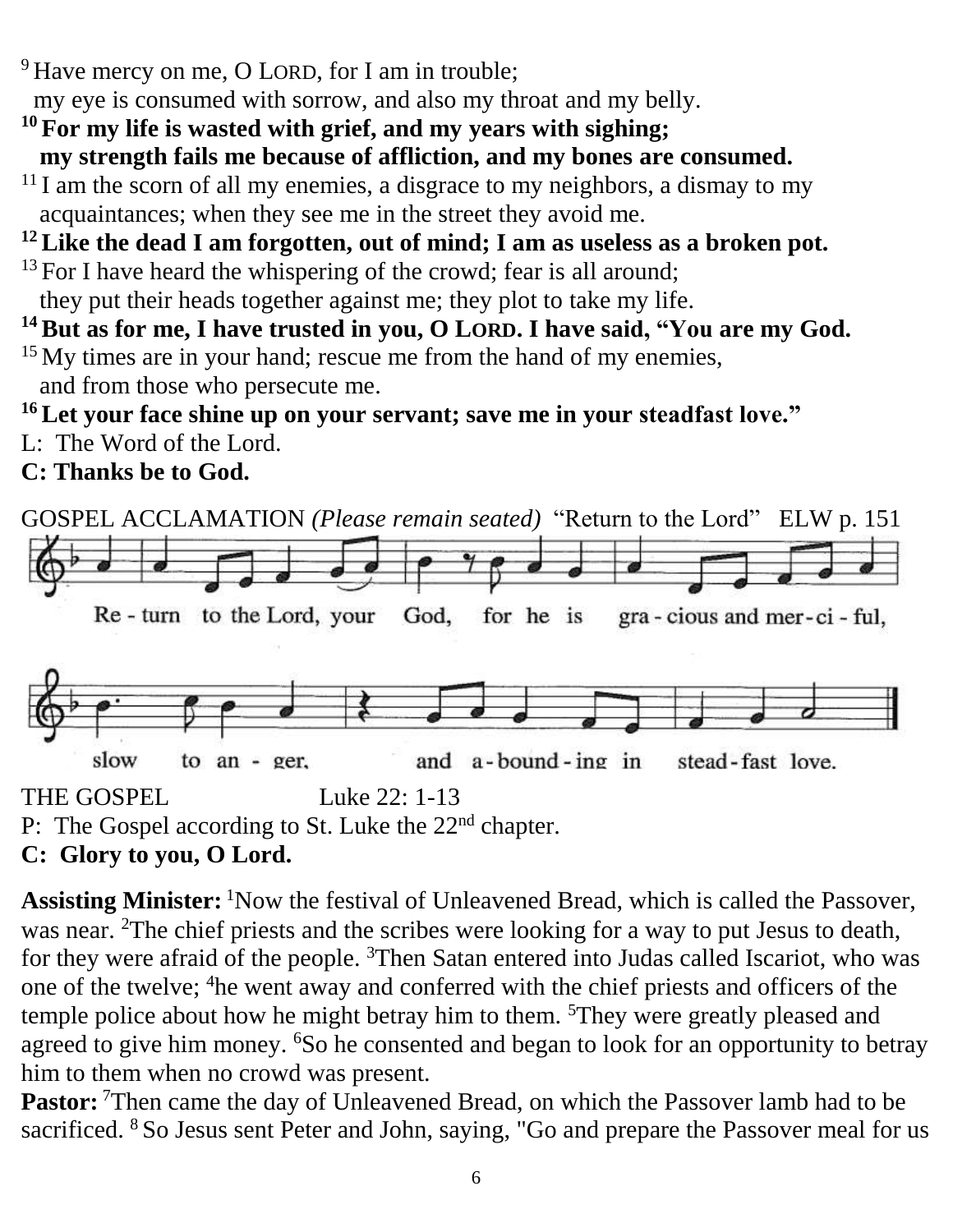that we may eat it." <sup>9</sup>They asked him,

**Assisting Minister:** "Where do you want us to make preparations for it?"

**Pastor:** <sup>10</sup>"Listen," he said to them, "when you have entered the city, a man carrying a jar of water will meet you; follow him into the house he enters  $11$  and say to the owner of the house, 'The teacher asks you, "Where is the guest room, where I may eat the Passover with my disciples?" ' <sup>12</sup>He will show you a large room upstairs, already furnished. Make preparations for us there."

Assisting Minister: <sup>13</sup>So they went and found everything as he had told them; and they prepared the Passover meal.

P: The Gospel of the Lord.

**C: Praise to you, O Christ.**



7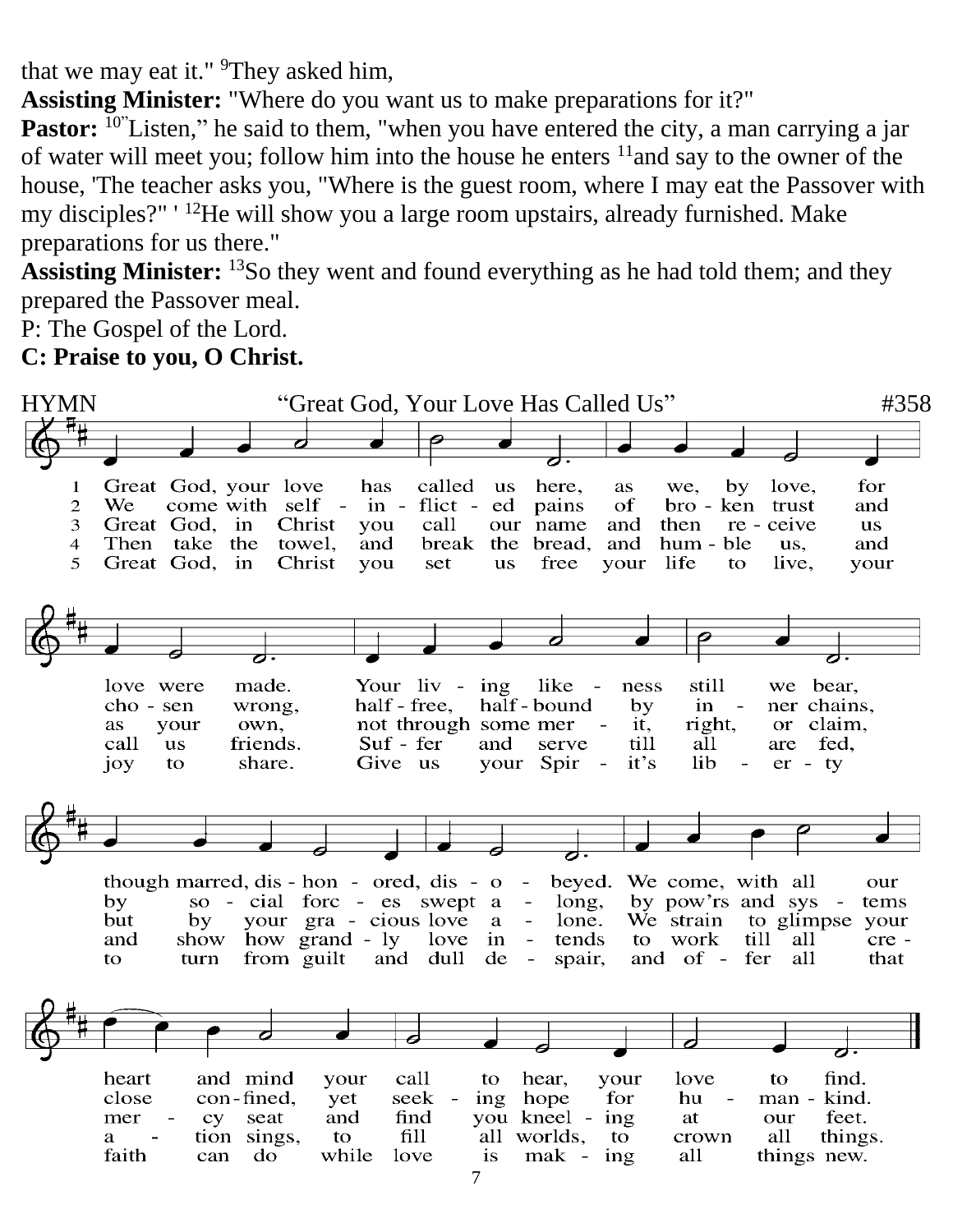THE PRAYERS Each prayer ends: "Merciful God," C**: "receive our prayer."** *When the petition is read that includes those listed in our prayer list, the congregation is invited to join in that prayer by reading aloud the names below. Read only the bold portion of the names, going down the columns. (\*Friends & Family of Haven Members)*

| <b>Carol Shull</b>              | <i><b>*Amanda Cunningham</b></i> | <b>Scott Rhodes</b>                                              |
|---------------------------------|----------------------------------|------------------------------------------------------------------|
| <b>Harold Rice</b>              | <i><b>*Marci</b></i> Dean        | *Vicki McKiusker                                                 |
| <i><b>*Virginia White</b></i>   | <b>*Rod &amp; Patty</b>          | <i><b>*Corey Morgan</b></i>                                      |
| <b>*Edward Staley</b>           | <b>Bonebrake</b>                 | <i><b>*Krista Myers</b></i>                                      |
| <i><b>*Helen</b></i> VanderHamm | <i><b>*Linda Hollar</b></i>      | <i><b>*Ed Davis</b></i>                                          |
| <i><b>*Courtney Belmont</b></i> | <i>*John</i> Crafton             | <i><b>*Archie Caldwell</b></i>                                   |
| <i><b>*Caitlyn Battoe</b></i>   | <i><b>*Duane VanScyoc</b></i>    | <i><b>*Teresa Hoover</b></i>                                     |
| <i><b>*Diana Grimes</b></i>     | <i>*Jack Byers</i>               | <b>Manspeaker Family</b>                                         |
| <i><b>*Brandi</b></i> Allsop    | <i><b>*Thomas Family</b></i>     | <b>Sue Britton &amp; Family</b><br><i><b>*Delores Zierdt</b></i> |
| <i><b>*Seth Battoe</b></i>      | <b>Pam O'Connor</b>              | * <b>Jim</b> Bohn                                                |
| <i><b>*Debora Daniels</b></i>   | * <b>Becky</b> Keller            | <i><b>*Camellia Avila</b></i>                                    |
| <i><b>*Johnny Wright</b></i>    | <i><b>*Sherry</b></i>            | <i>*Jay Morgan</i>                                               |
| * <b>William Burkley</b>        | <i>*Sue Mackin</i>               | <i><b>*Charles Hutzel</b></i>                                    |
| Larry & Sharon                  | <i>*Jim Merrit</i>               | <i><b>*Maxine Stahley</b></i><br><b>Blickenstaff Family</b>      |
| <b>Hartsock</b>                 | <b>*Robert</b> Young             |                                                                  |

*Our homebound members: Irene Giffin, Sari Kilheffer, Phyllis Meyers, Inez Winebrenner and Dorothy Zinkand.*

#### \*THE PEACE

P: The peace of the Lord be with you always.

#### **C: And also with you.**

P: We share signs of God's peace with one another.

*(Extend God's peace to others from your seat for now. A wave, bow or fist bump is the safest. Include a wave to those participating at home. There is hand sanitizer in the pews.)*

## **THE MEAL**

P: The Lord be with you.

#### **C: And also with you.**

- P: Lift up your hearts.
- **C: We lift them to the Lord.**
- P: Let us give our thanks to the Lord our God,
- **C: It is right to give our thanks and praise.**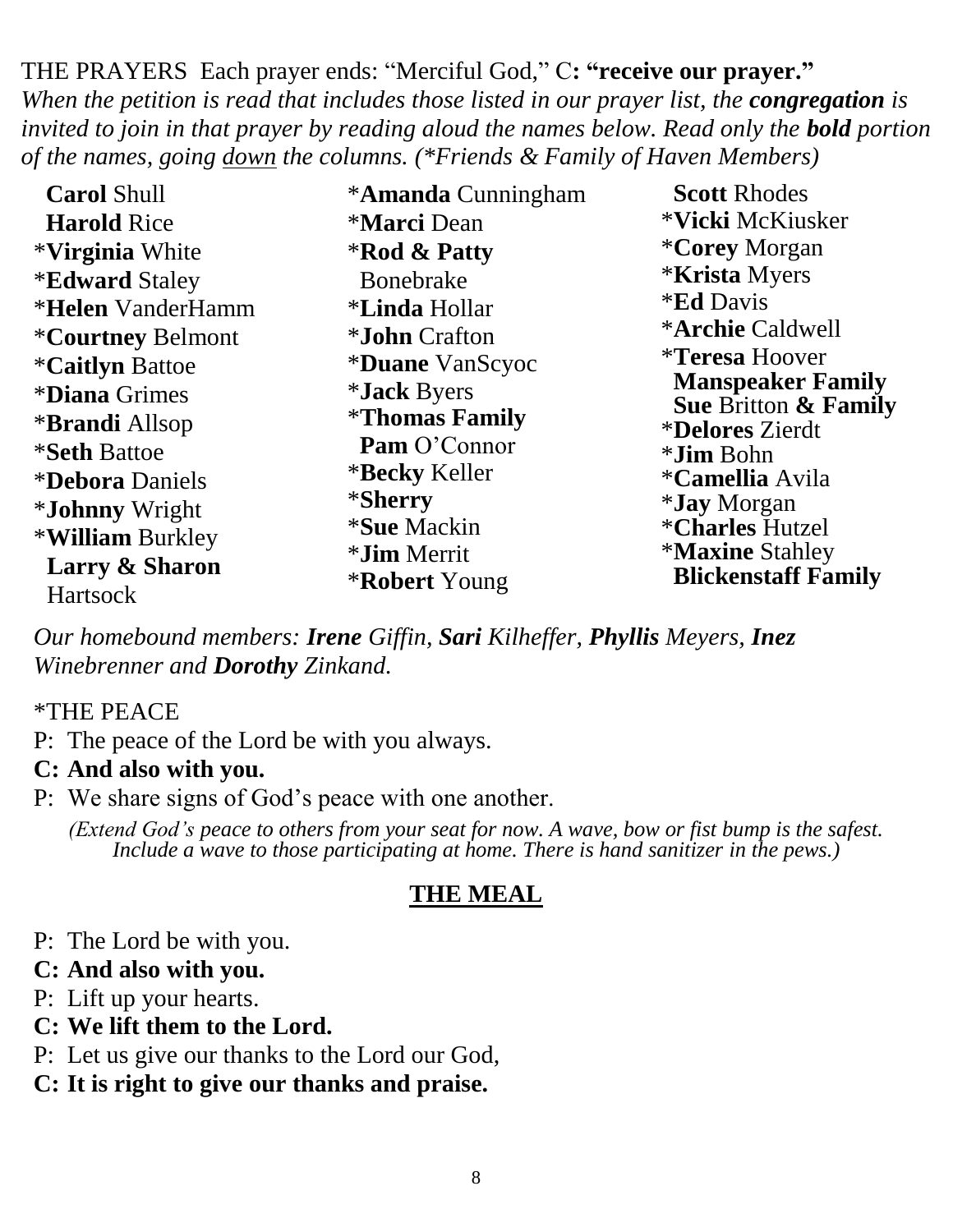P: <sup>14</sup>When the hour came, he took his place at the table, and the apostles with him. <sup>15</sup>He said to them, "I have eagerly desired to eat this Passover with you before I suffer; <sup>16</sup>for I tell you, I will not eat it until it is fulfilled in the kingdom of God."

<sup>17</sup>Then he took a cup, and after giving thanks he said,

"Take this and divide it among yourselves;  $^{18}$  for I tell you that from now on

I will not drink of the fruit of the vine until the kingdom of God comes."

<sup>19</sup>Then he took a loaf of bread, and when he had given thanks,

he broke it and gave it to them, saying,

"This is my body, which is given for you. Do this in remembrance of me."

 $20$ And he did the same with the cup after supper, saying,

"This cup that is poured out for you is the new covenant in my blood.

 $^{21}$ But see, the one who betrays me is with me, and his hand is on the table.

 $2^{22}$ For the Son of Man is going as it has been determined,

but woe to that one by whom he is betrayed!"

# **C: <sup>23</sup>Then they began to ask one another which one of them it could be who would do this.** *(Luke 22:14-23)*

# CONFESSION AND FORGIVENESS - AN INVITATION TO THE LORD'S SUPPER

P: Trusting in the promises of our baptism and the body and blood of Jesus which we are about to receive, we come to our gracious and merciful God, confessing our ongoing need for healing and forgiveness.

*(Silence is kept for personal reflection)*

- P: Gracious God,
- **C: our sins are too heavy to carry, too real to hide and too deep to undo. Forgive what our lips tremble to name, what our hearts can no longer bear, and what has become for us a consuming fire of judgement. Set us free from a past that we cannot change; open to us a future in which we can be changed; and grant us grace to grow more and more in your likeness and image; through Jesus Christ, my Lord and my God. Amen.**
- P: This is the Lamb of God who takes away the sin of the world, *(John 1:29b)* Happy are those who are called to his supper.
- **C: Lord, I am not worthy to receive you, but only say the word and I shall be healed.** *(Matthew 8:8)*
- P: When we confess our sins, God who is faithful and just, will forgive our sins and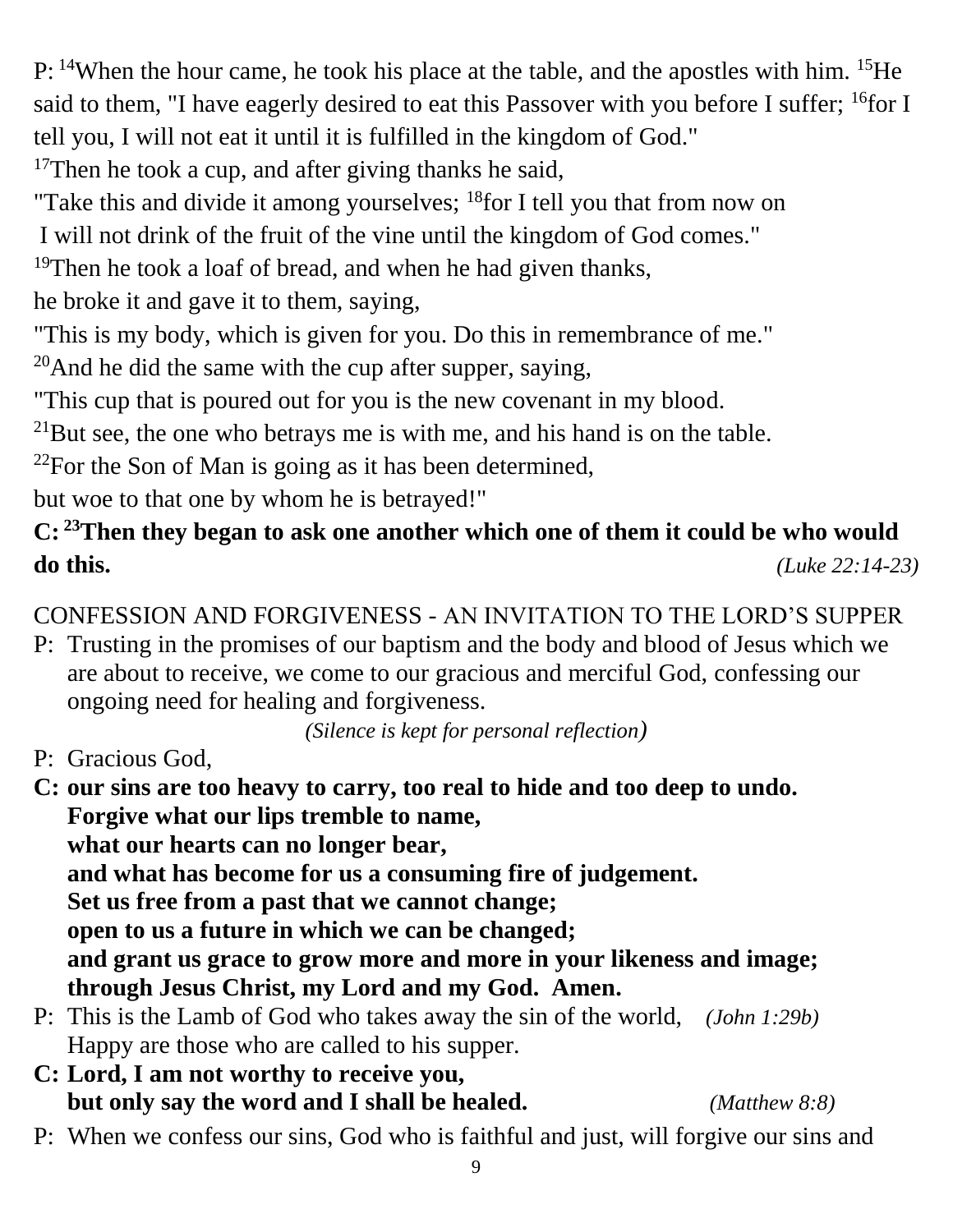cleanse us from all unrighteousness. (I John 1:9) To all who receive Christ, who believe in His name, He gives power to become children of God. Come eat the bread of life. Come drink the cup of salvation.

#### **C: Amen.**



## COMMUNION DISTRIBUTION

*To continue our movement into the Passion part of our Holy Week observance, there will be no hymns sung and no words spoken by the pastor and communion assistant during the distribution of the sacrament. (Children will be silently blessed with the sign of the cross traced on their foreheads.)*

*Instead, the Passion of Our Lord according to St. Luke will be read. You received a copy of the reading in your bulletin. The reading will begin midway down page 2. Congregation is invited to read aloud the parts marked with bold print. But you may also choose to simply listen fully and carefully to this sacred story. In either case, let the truth of it enter your heart to be pondered over the week. It is a story of love that has no match, that knows no bounds and is given freely to you.*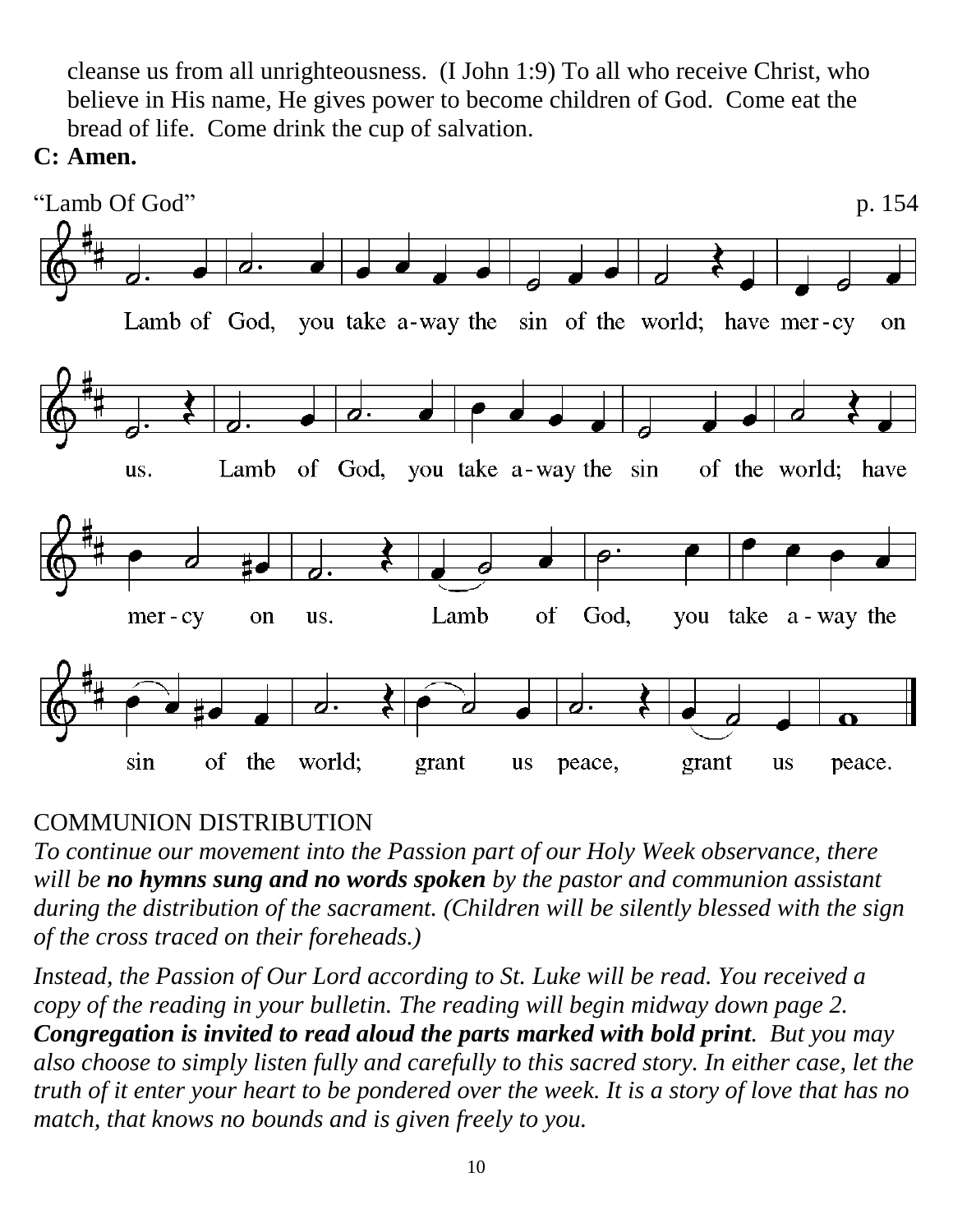*Pastor will commune those reading the Passion Story first. Next, Pastor will commune with those worshipping at home. Pastor will invite all to consume their host by holding it up silently and the same with the cup of grape juice. Then pastor and communion assistant will commune the musicians and acolyte and finally the congregation following the directions below.*

#### *For those communing in the church at the altar rail:*

*We will be returning to receiving communion at the altar rail. Masks are optional. The usher will invite your row to go to the rail using one aisle. Since it has been over two years since we've communed at the altar rail, we've placed colored ribbons on the altar rail to correspond to each seating section. RED - section closest to the pulpit. GREEN middle section on the pulpit side. PURPLE middle section on the processional cross side. BLUE section on the processional cross side. Pastor will distribute the bread in silence. The assisting minister will offer wine or grape juice in silence. Please place the used cup in the basket offered by the acolyte. Please use the aisle on the other side of your pew to return to your seat.*

*For those who prefer to commune coming forward individually in a line. Please come forward when pastor comes to the aisle of the section in which you are seated. For those communing at their place: Pastor and the assisting minister will come to you. If an usher does not come to stand beside you so the pastor knows to come to you, please raise your hand as pastor looks around the sanctuary for any who still are to receive the sacrament.*

## PRAYER AFTER COMMUNION

P: Lord, remember us in your kingdom and teach us to pray.

**Our Father, who art in heaven, hallowed be thy name, thy kingdom come, thy will be done, on earth as it is in heaven. Give us this day our daily bread; and forgive us our trespasses, as we forgive those who trespass against us; and lead us not into temptation, but deliver us from evil. For thine is the kingdom, and the power, and the glory,**

**forever and ever. Amen.**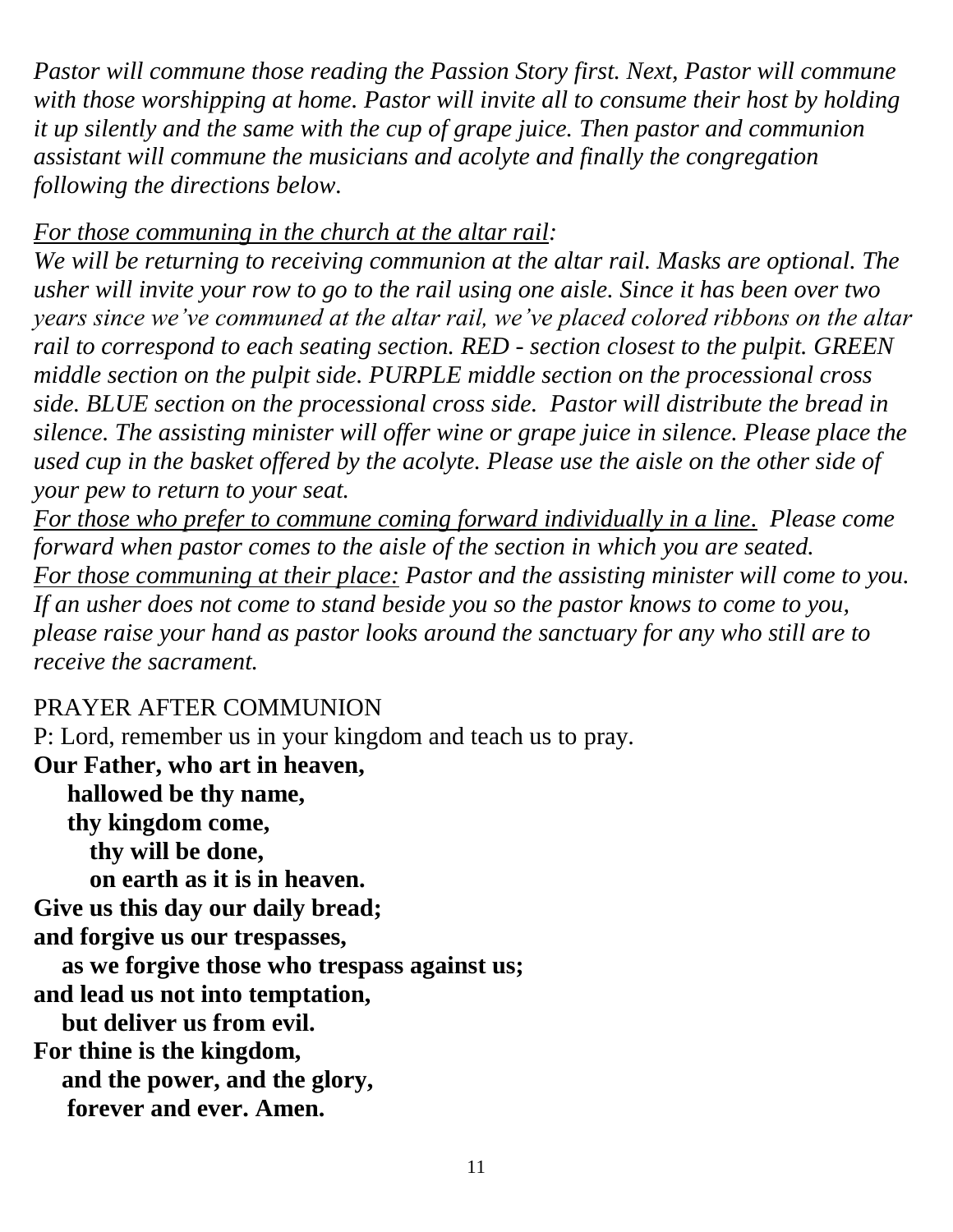#### **SENDING**

#### BLESSING

- P: The blessing of God's eternal love,  $\dagger$ the courage to follow the way of the cross, and the guidance of the Spirit lead you this Holy Week and remain with you forever.
- **C: Amen.**

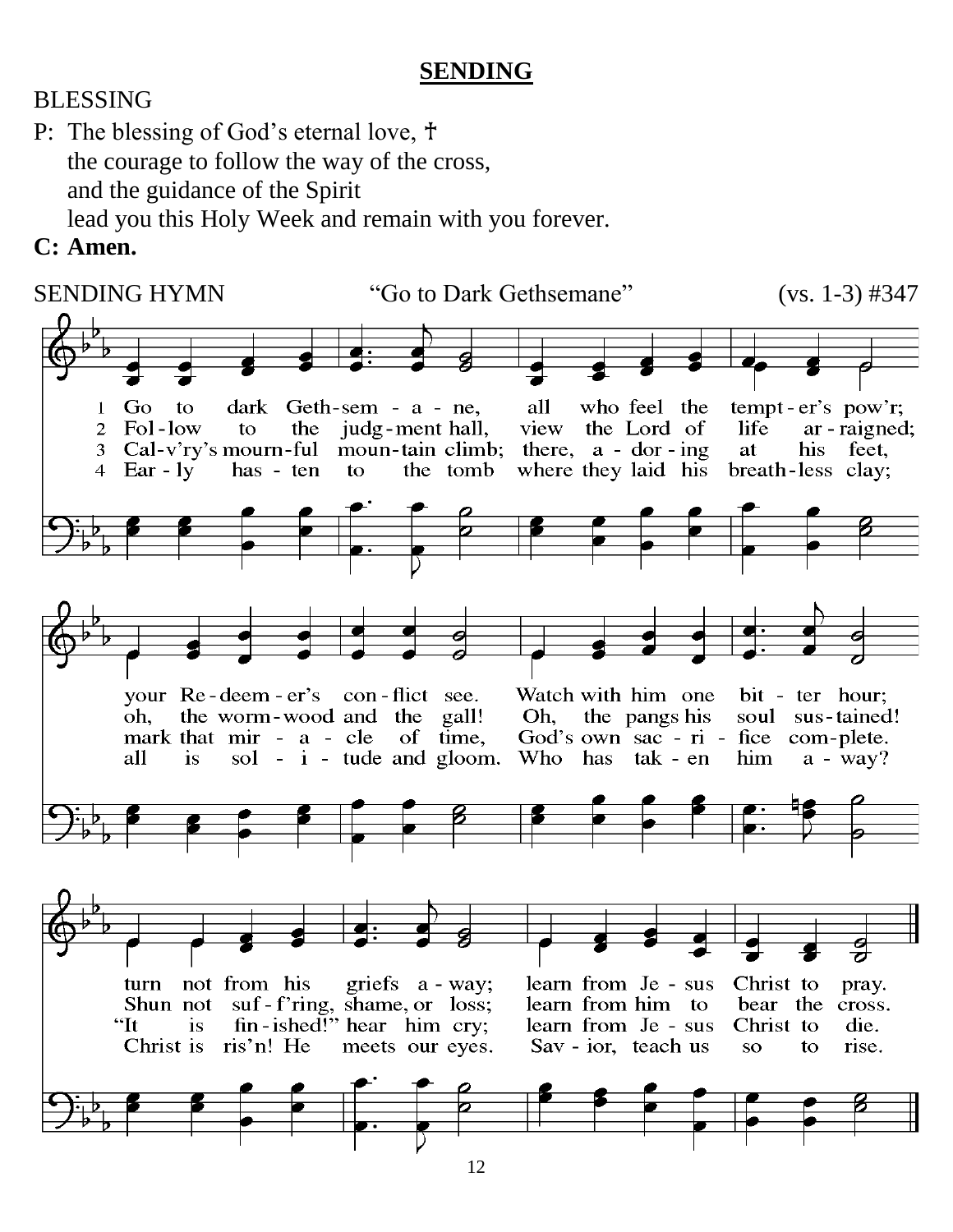## DISMISSAL A:Go in peace. Walk the Way of the Cross. Serve the Lord. **C:We will. Thanks be to God.**

*Copyright © 2022 Augsburg Fortress. All rights reserved. Reprinted by permission under Augsburg Fortress Liturgies Annual License #31903. New Revised Standard Version Bible, copyright © 1989, Division of Christian Education of the National Council of the Churches of Christ in the United States of America. Used by permission. All rights reserved. Text, Music and permission to podcast/stream used with permission of Augsburg Fortress Copyright License #SAS011903, CCLI #1322444 and ONE License #A-736233. All rights reserved.*

*Add to our latest copyright notes: The Bible text is from the New Revised Standard Version Bible, copyright 1989 by the Division of Christian Education of the National Council of the Churches of Christ in the USA, and used by permission.*

|                                                     | Serving God's People this Sunday Morning: April 10, 2022 ~ Palm/Passion Sunday |
|-----------------------------------------------------|--------------------------------------------------------------------------------|
| <b>Presiding Minister</b>                           | Pastor Linda Alessandri                                                        |
| <b>Assisting Minister</b>                           | Marge Cunningham                                                               |
| Organist                                            | <b>Stephen Pastena</b>                                                         |
| <b>Acolyte</b>                                      | <b>Ethan Rhodes</b>                                                            |
| <b>Ushers</b>                                       | Will Seilhamer, Kim Pile, NEEDED                                               |
| <b>Coffee Fellowship Host(s)</b> Dave $\&$ Sue Resh |                                                                                |
| <b>Securing the Building</b>                        | Marge Cunningham, Ed Distad                                                    |

#### **We also Remember in Prayer:**

Our homebound members: *Irene Giffin, Sari Kilheffer, Phyllis Meyers, Inez Winebrenner and Dorothy Zinkand.*

Military personnel serving in harm's way: *Gavin Anderson, Ben Asbury, Amanda Bertucci, Richard Collins, Cole Conrad, Nick Graham, Michael McKenzie III, Travis Thompson, Hunter Wiles.* 

*Hospital Admissions: PLEASE call Haven's church office (301-733-5056) or Pastor Alessandri (301-745-4216) if you or a loved one have a planned or emergency admission to the hospital. We also want to add you or your loved one to our prayer list so our congregation can lift you up in prayer.*

*Prayers for all those who mourn the loss of Darylene Blickenstaff, Lindsey Hoover and Art Hammond.*

*The Readings for next Sunday, April 17, 2022 ~ Acts 10:34-43, Isaiah 65:17-25 (alternate), Psalm 118:1-2, 14-24, 1 Corinthians 15:19-26, Acts 10:34-43 (alternate), Luke 24:1-12 , John 20:1-18 (alternate)* 

|                           | <b>Serving God's People Easter Sunday morning: April 17, 2022</b> |
|---------------------------|-------------------------------------------------------------------|
| <b>Presiding Minister</b> | Pastor Linda Alessandri                                           |
| <b>Assisting Minister</b> | Aura Neikirk                                                      |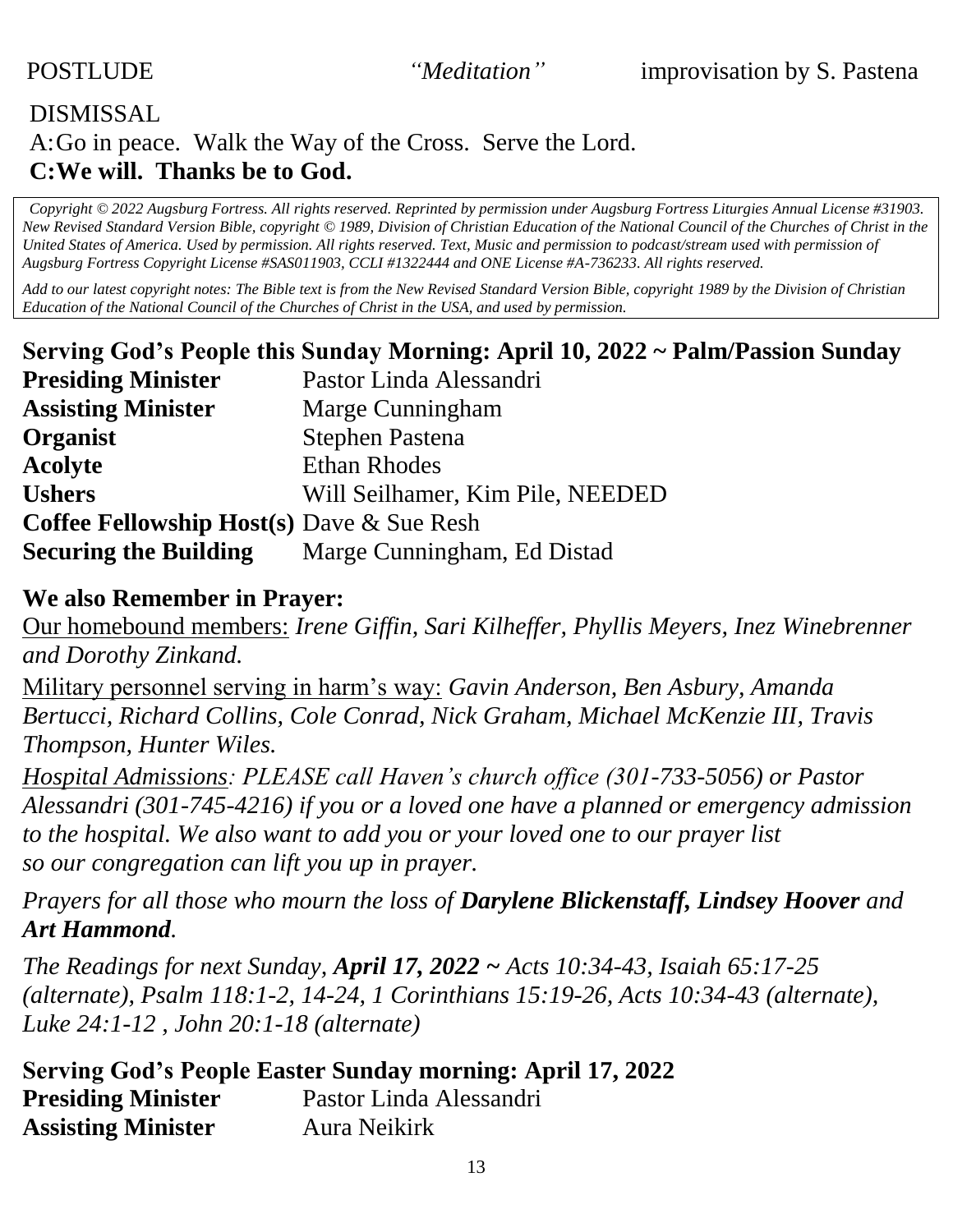| Joan Schupp, Terry Trovinger, Grant Wills |  |
|-------------------------------------------|--|
|                                           |  |
|                                           |  |
| Bob Snyder, Susan Strobl, Elaine Michael  |  |
|                                           |  |
|                                           |  |
|                                           |  |
|                                           |  |



# **FAITH BUILDING TOGETHER!**

 As of April 3, \$85,440.30 has been donated toward our \$100,000 building loan. Wow! Thank you.

# **COMING UP THIS WEEK:**

- **April 11** 2:00 Parish Ed. Zoom meeting 6:00 Bell Choir
- **April 12** 7:00 Choir
- **April 13 7am-7pm Prayer Vigil** No Bible Study 7:00 Worship Team *(Note: Date change)( set-up for Agape meal)*
- **April 14 12:00 Maundy Thursday Worship** *(light lunch provided)* **5:30 Agape meal and Worship**
- **April 15 OFFICE CLOSED 12:00 Good Friday Service of the Word 7:00 Tenebrae Worship Service**
- **April 16 8:00 PM Easter Vigil at Trinity Lutheran Church**
- **April 17 9:30 EASTER SUNDAY Worship Service** (in-person & Facebook Live) 10:30 Easter Refreshments and Fellowship

 **11:00 Easter Egg Hunt** 

NO Confirmation Class

# **ANNOUNCEMENTS**

For up-to-date information about church events and worship visit [www.havenlc.org.](http://www.havenlc.org/)

**EASTER FOOD BASKETS –** Thank you to everyone for their generous donations to the food baskets. Please drop off any other food items **TODAY.** Thank you.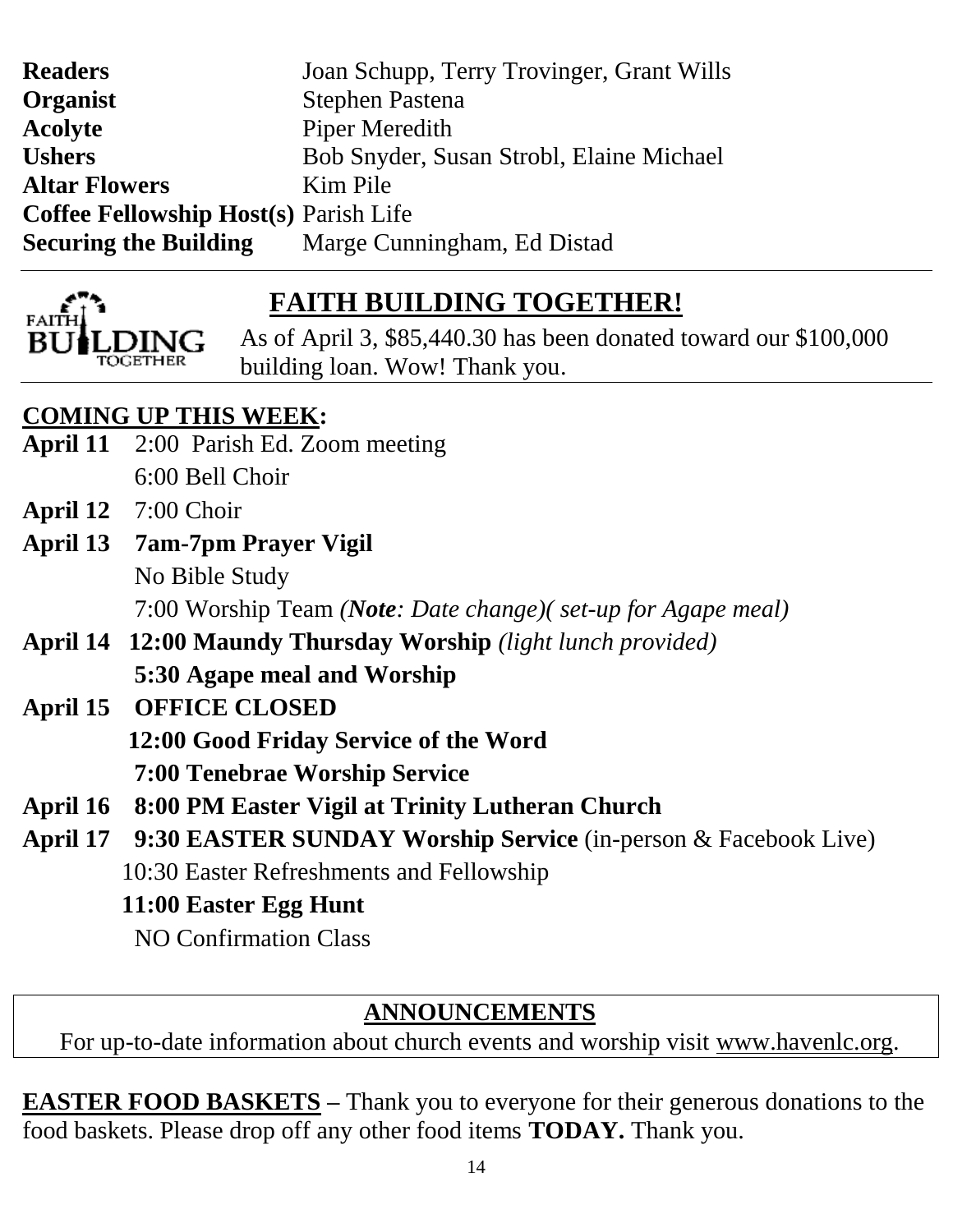# **HAVEN'S HOLY WEEK SCHEDULE**

# **WEDNESDAY, APRIL 13 ~ PRAYER VIGIL 7 am – 7 pm**

*Set aside an hour with the Lord.* A prayer vigil is an intentional and watchful time set apart for the purpose of prayer. Some optional materials will be available for use during your vigil time as well as the prayer request cards from Haven's Family and Friends.





## **THURSDAY, APRIL 14 ~ MAUNDY THURSDAY 12:00 noon Worship with Holy Communion** *(light lunch provided)*

# **5:30 - 7:30 pm "Agape" Meal and Worship**

The Agape ("Love") Feast dates to apostolic times when Christians gather to "feast" on God's Word, a simple meal, fellowship and the Holy Eucharist. Please RSVP by **no later than April 10** (301-733-5056).

# **FRIDAY, APRIL 15 ~ GOOD FRIDAY**

**12 noon Service of the Word** Commemorating the Passion of our Lord

# **7:00 pm Tenebrae Service**

The Tenebrae Service is a traditional Good Friday service of Light and Word commemorating the Passion and Death of our Lord. Be ready to walk into Easter with deeper appreciation.





# **SATURDAY, APRIL 16 ~ HOLY SATURDAY**

Trinity Lutheran Church and Haven Lutheran Church to sponsor **AN EASTER VIGIL, APRIL 16 8:00 PM** at Trinity Lutheran Church (Hagerstown)

Trinity and Haven Lutheran will celebrate the Great Vigil of Easter on Holy Saturday beginning at 8pm. We gather outside the doors to Trinity's Memorial Hall (far right side of the front of the building).

There we kindle a "new fire" and with it, light the Pascal Candle which then represents the presence of Jesus amongst us. The congregation moves into the chapel for readings and prayers. The Vigil ends in silence, waiting to receive the first Eucharist of Easter on Sunday morning.